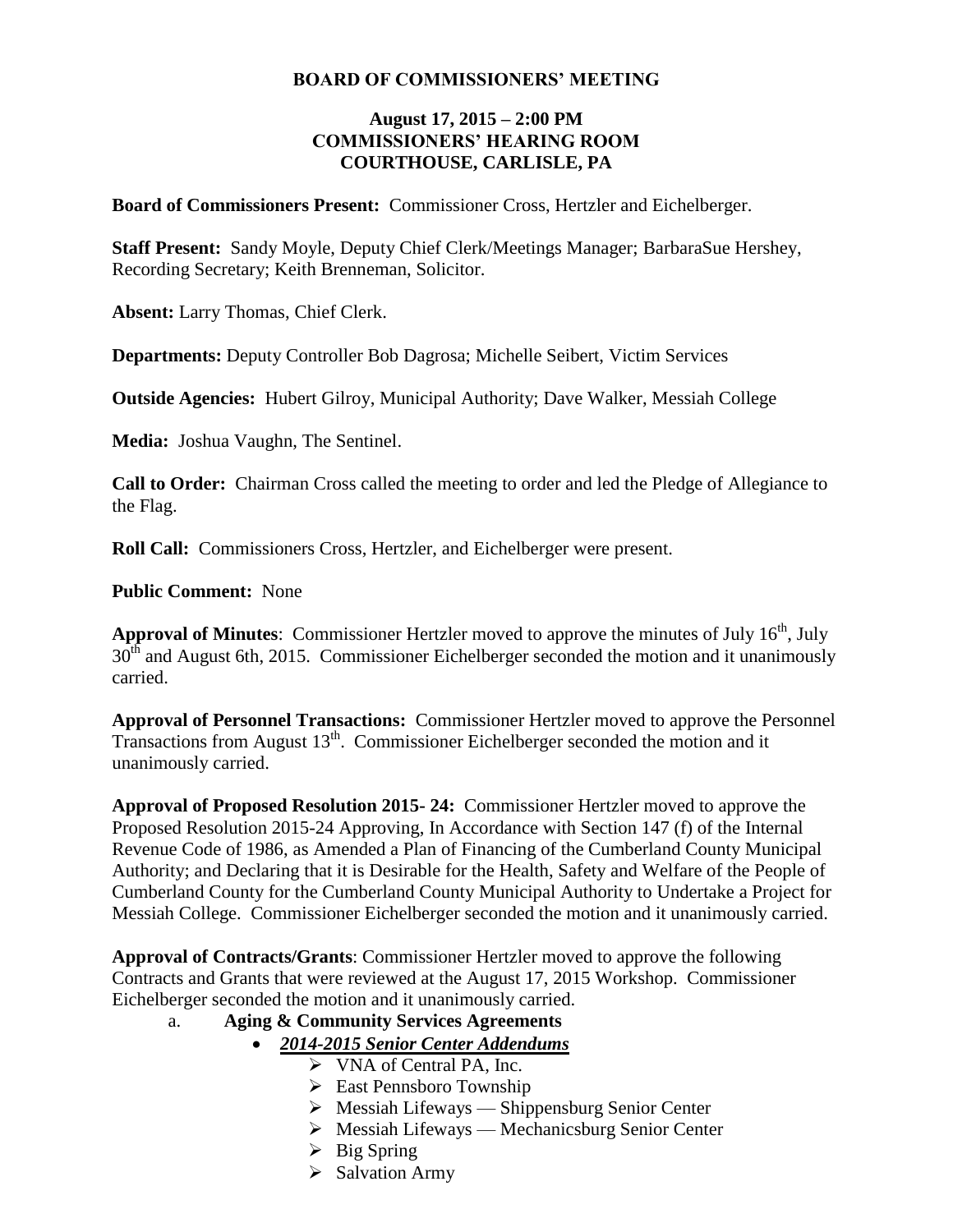- VNA of Central PA, Inc. West Shore Senior Center
- Angels on Call, Ltd. Personal Care and Home Support
- NHS Stevens Center Professional Services Certified Peer Specialist
- Virginia Monsted Professional Services Local Link Coordinator

## b. **Children and Youth Services Agreements**

- The Glen Mills Schools (Ongoing)
- Families United Network, Inc. (Ongoing)
- The IMPACT Project, Inc. (Ongoing)
- Dr. Rocco Manfredi, M.D. Psychiatric Evaluation
- Alternative Behavior Consultants Group or Individual Therapy for Agency Clients
- Bethany Home, Inc. Child Welfare Services
- Child Welfare Education for Leadership (CWEL) Agreement Chad Briggs
- Child Welfare Education for Leadership (CWEL) Agreement Jamie VanMeter

# c**. Claremont Nursing and Rehab Center Agreement**

• KCI USA, Inc. — Wound VAC Rental with Reduced Pricing for Multiple Rentals

### d. **Conservation District Grant**

 Submission of Growing Greener Plus Grant Application to PA Department of Environmental Protection (PA DEP) — Improve Water Quality in the Streams Located in the Middle Spring Watershed

# e. **Controller's Office Agreement**

• Garcia Garman & Shea, PC — Audit Peer Review Services

### f. **Criminal Justice Planning & IP Program Agreement**

 University of Cincinnati Research Institute — Professional Services for Training to the Staff of Cumberland County Prison and Adult Probation Employees on the Ohio Risk Assessment System (ORAS)

### g. **District Attorney/Victim Witness Grant Application**

• Submission of the STOP Violence Against Women Grant Application to Pennsylvania Commission on Crime and Delinquency (PCCD)

### h. **Drug & Alcohol Agreement**

• PerformCare — Training on how to Access ProviderConnect

### i. **Facilities Management Agreements**

- *Inspection Station Forms*
	- $\triangleright$  Emissions Service Enrollment Form New Emissions Inspection Station
	- Non-ACH Payment Form

### j. **IMTO Agreement**

• Letter of Removal — For LSAP Downgrade

### k. **MH/IDD Agreements**

- *FY 2015-2016 Early Intervention* 
	- $\triangleright$  International Corporate Training & Marketing LLC Translation and Interpretation Services
	- $\triangleright$  Invo HealthCare Associates LLC Evaluation Services
	- Joanna Karns, MT-BC Therapy Services
	- Joanna Karns, MT-BC Medicaid Waiver Program Special Instruction
	- PinnacleHealth Hospitals, Infant Development Program Therapy Services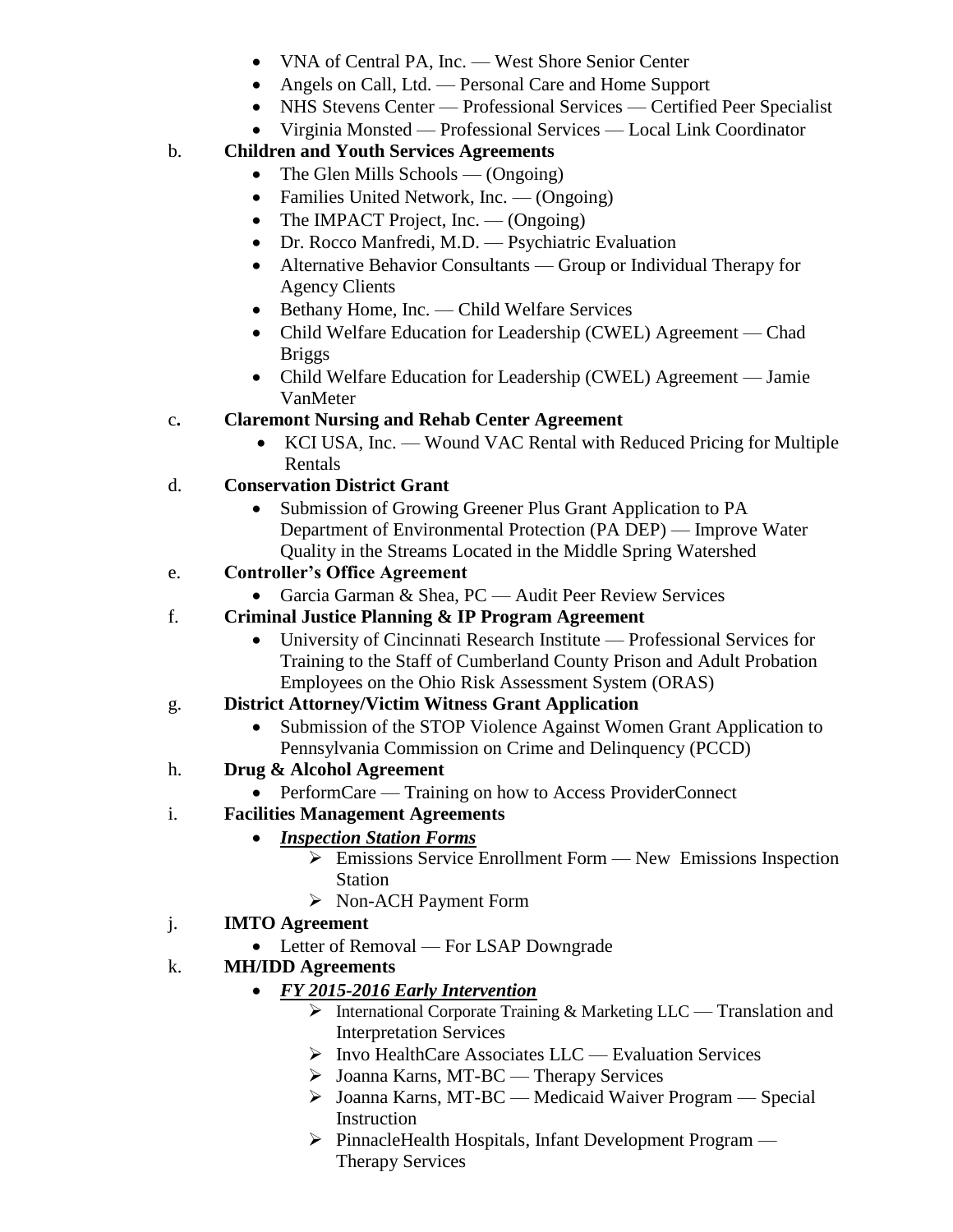- PinnacleHealth Hospitals, Infant Development Program Medicaid Waiver Program — Occupational Therapy, Physical Therapy, Special Instruction, Special Instruction-Behavior Speech **Therapy**
- $\triangleright$  Stacy Foreman, MS, CCC-SLP Therapy Services
- $\triangleright$  Stacy Foreman, MS, CCC-SLP Medicaid Waiver Program Speech Therapy

## *FY 2015-2016 Mental Health*

- Timothy Sukay, MSW On Call System for Mental Health, Intellectual and Developmental Disabilities Related Emergencies
- *FY 2015-2016 Intellectual and Developmental Disabilities*
	- $\triangleright$  AHEDD, Inc. Supported Employment
	- $\triangleright$  Angels on Call LLC Companion Services & Home and Community Habilitation
	- Aurora Social Rehabilitation Services Recreation/Leisure Time Activities
	- $\triangleright$  Benevolent Heart Assisted Living LLC Home and Community Habilitation
	- $\triangleright$  Cynthia B. Vriens, M. Ed Professional Services for Family/Consumer Transition Consultant
	- $\triangleright$  Farm of Hope, Inc. Licensed Day Habilitation
	- $\triangleright$  Hempfield Behavioral Health, Inc. Licensed Day Habilitation
	- $\triangleright$  Kencrest Services, Inc. Community Homes and Licensed Day Habilitation
	- PA Lifesharing LLC Home and Community Habilitation
	- $\triangleright$  Perry County Transportation Authority Transportation
	- The Cornerstone Agency of PA, Inc. Behavioral Support and Home and Community Habilitation
	- United Cerebral Palsy of Central PA, Inc. Intellectual and Developmental Disabilities Services
	- $\triangleright$  Valley Community Services, Inc. Community Homes
- l. **Public Safety Grant & Agreement**
	- Submission of Emergency Management Performance Grant Application to Pennsylvania Emergency Management Agency (PEMA) — Used to Support Personnel Costs for Approved Staff Positions
	- Tower Services Unlimited Antenna Removal from the Prison Tower Site

**General Disbursements Transfer Authorizations:** Commissioner Hertzler moved to approve the following General Disbursements Transfer Authorizations. Commissioner Eichelberger seconded the motion and it unanimously carried.

| a. $08/07/15$ |              | \$3,172,784.46 |
|---------------|--------------|----------------|
| b. 08/07/15   |              | \$990.84       |
| c. $08/12/15$ | $\mathbb{S}$ | 20,707.75      |
| d. $08/14/15$ | $\mathbb{S}$ | 24,635.00      |
| e. $08/14/15$ | SS.          | 372,378.97     |
| f. $08/14/15$ |              | \$1,953,295.47 |